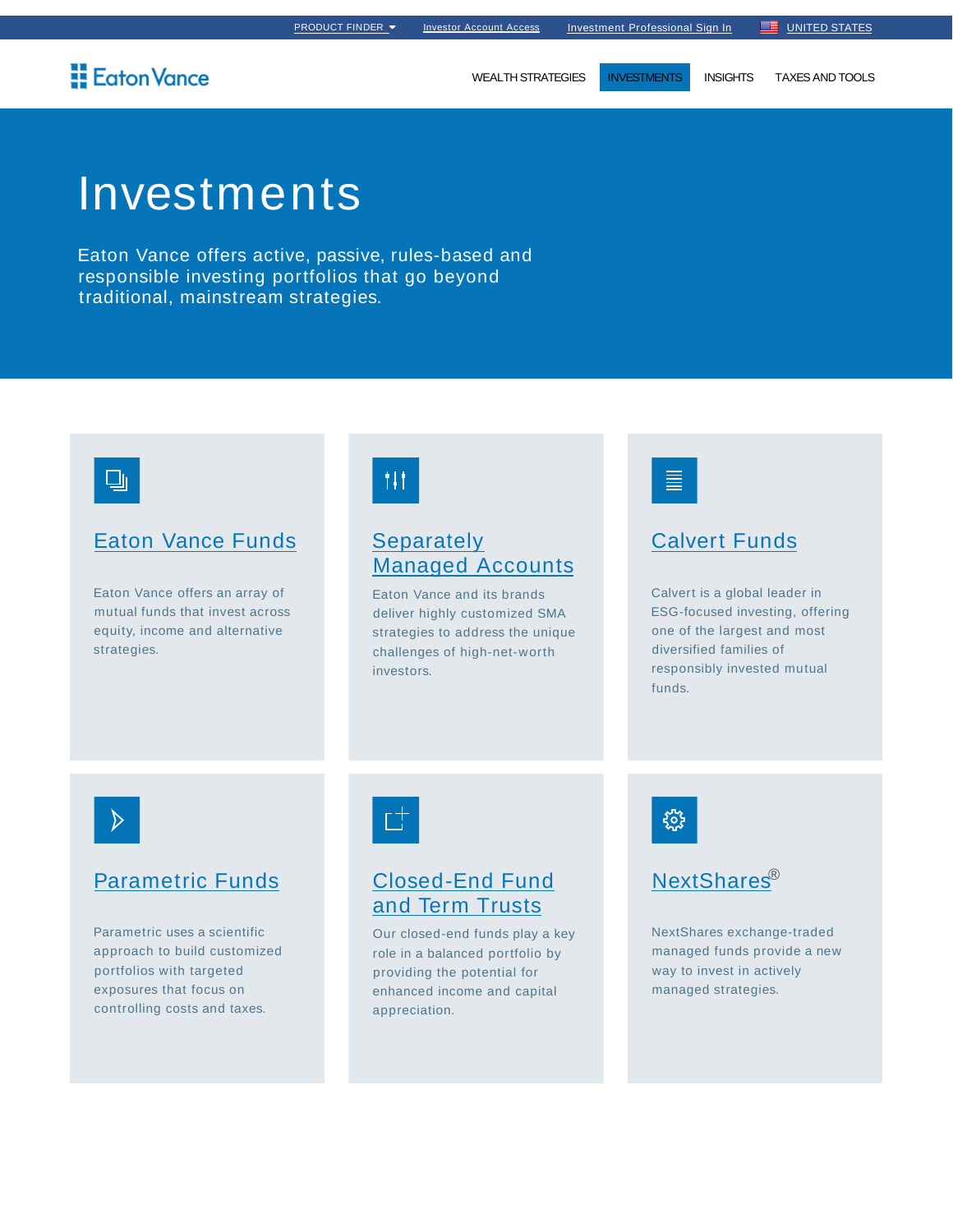## When We Win, You Win

Eaton Vance, Morgan Stanley Investment Management, Parametric and Calvert win 19 Lipper Fund Awards across asset classes, geographies and time periods.

#### **SEE FUNDS**

Search our products by asset class, investment vehicle and brand.

# Tools for tax-forward investing

## Tax-Equivalent Yield **Calculator**

Compare yields of in-state muni bonds with out-of-state munis and taxable bonds on a tax-equivalent basis.

#### **LAUNCH TO OL**

## Concentrated Stock **Calculator**

**REFINITIV L** 

**2022 WINNER**<br>UNITED STATES

**IPPER** 

See how diversifying your portfolio on a tax-deferred basis may be a better option than a taxable sale.

#### **LAUNCH TO OL**

VIEW ALL TOOLS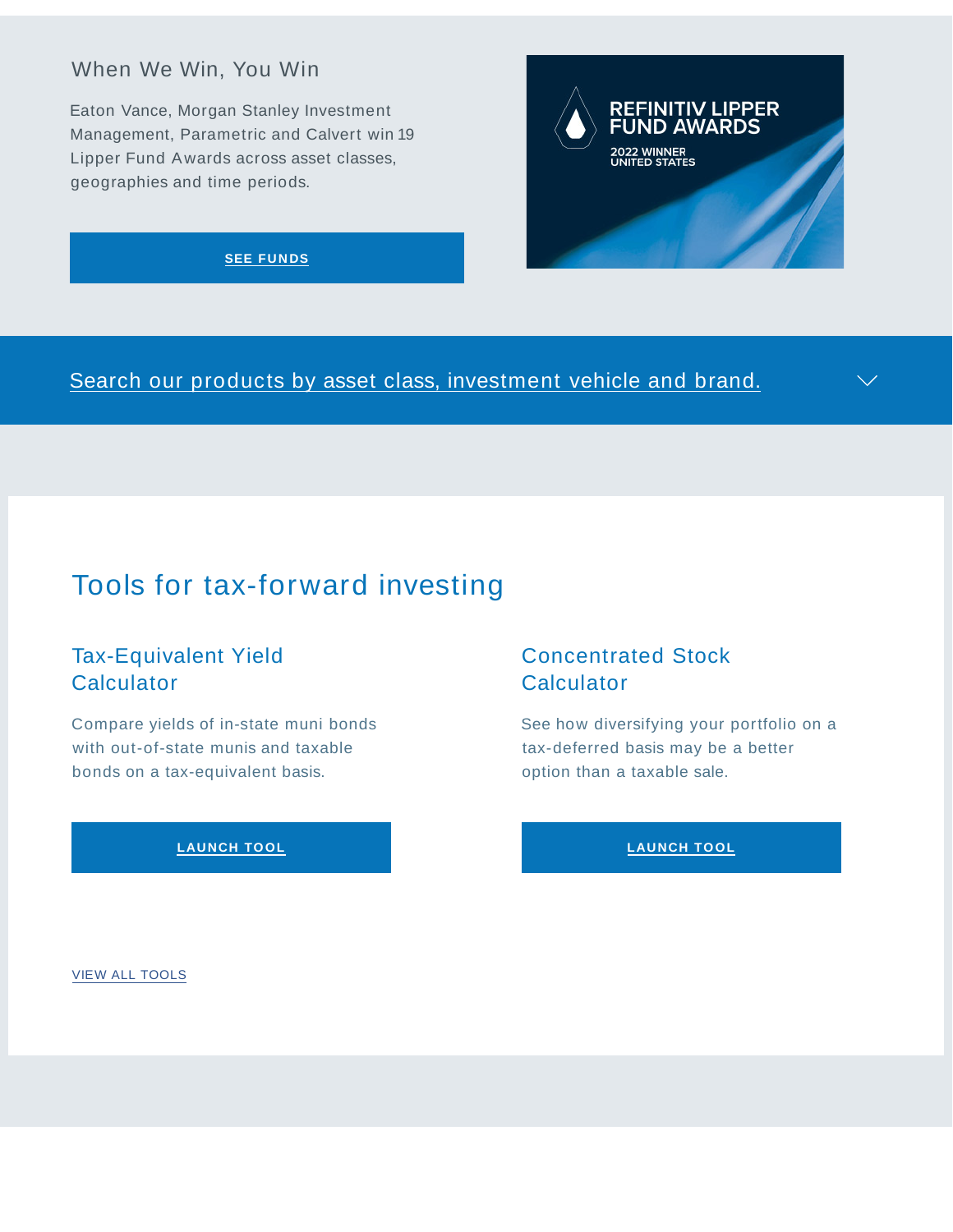#### **About NextShares**

Shares of NextShares funds are normally bought and sold in the secondary market through a broker, and may not be individually purchased or redeemed from the fund. In the secondary market, buyers and sellers transact with each other, rather than with the fund. NextShares funds issue and redeem shares only in specified creation unit quantities in transactions by or through Authorized Participants. In such transactions, a fund issues and redeems shares in exchange for the basket of securities, other instruments and /or cash that the fund specifies each business day. By transacting in kind, a NextShares fund can lower its trading costs and enhance fund tax efficiency by avoiding forced sales of securities to meet redemptions. Redemptions may be effected partially or entirely in cash when in-kind delivery is not practicable or deemed not in the best interests of shareholders. A fund' s basket is not intended to be representative of the fund's current portfolio positions and may vary significantly from current positions. As exchange-traded securities, NextShares can operate with low transfer agency expenses by utilizing the same highly efficient share processing system as used for exchange-listed stocks and ETFs.

Market trading prices of NextShares are linked to the fund' s next-computed net asset value (NAV) and will vary from NAV by a market-determined premium or discount, which may be zero. Buyers and sellers of NextShares will not know the value of their purchases and sales until after the fund's NAV is determined at the end of the trading day. Market trading prices may vary significantly from anticipated levels. NextShares do not offer investors the opportunity to buy and sell intraday based on current (versus end-of-day) determinations of fund value. NextShares trade execution prices will fluctuate based on changes in NAV. Although limit orders may be used to control trading costs, they cannot be used to control or limit trade execution prices. As a new type of fund, NextShares have a limited operating history and may initially be available through a limited number of brokers. There can be no guarantee that an active trading market for NextShares will develop or be maintained, or that their listing will continue unchanged. Buying and selling NextShares may require payment of brokerage commissions and expose transacting shareholders to other trading costs. Frequent trading may detract from realized investment returns. The return on a shareholder' s NextShares investment will be reduced if the shareholder sells shares at a greater discount or narrower premium to NAV than he or she acquired the shares.

Before investing in NextShares, investors should consider carefully its investment objectives, risks, charges and expenses. This and other important information is contained in the prospectus and summary prospectus, which can be obtained from a financial advisor. Prospective investors should read the prospectus carefully before investing.

NextShares® is a registered trademark of NextShares Solutions LLC. All rights reserved.

The information on this Web page is for U.S. residents only and does not constitute an offer to sell, or a solicitation of an offer to purchase, securities in any jurisdiction to any person to whom it is not lawful to make such an offer.

Eaton Vance NextShares are distributed by Foreside Fund Services, LLC